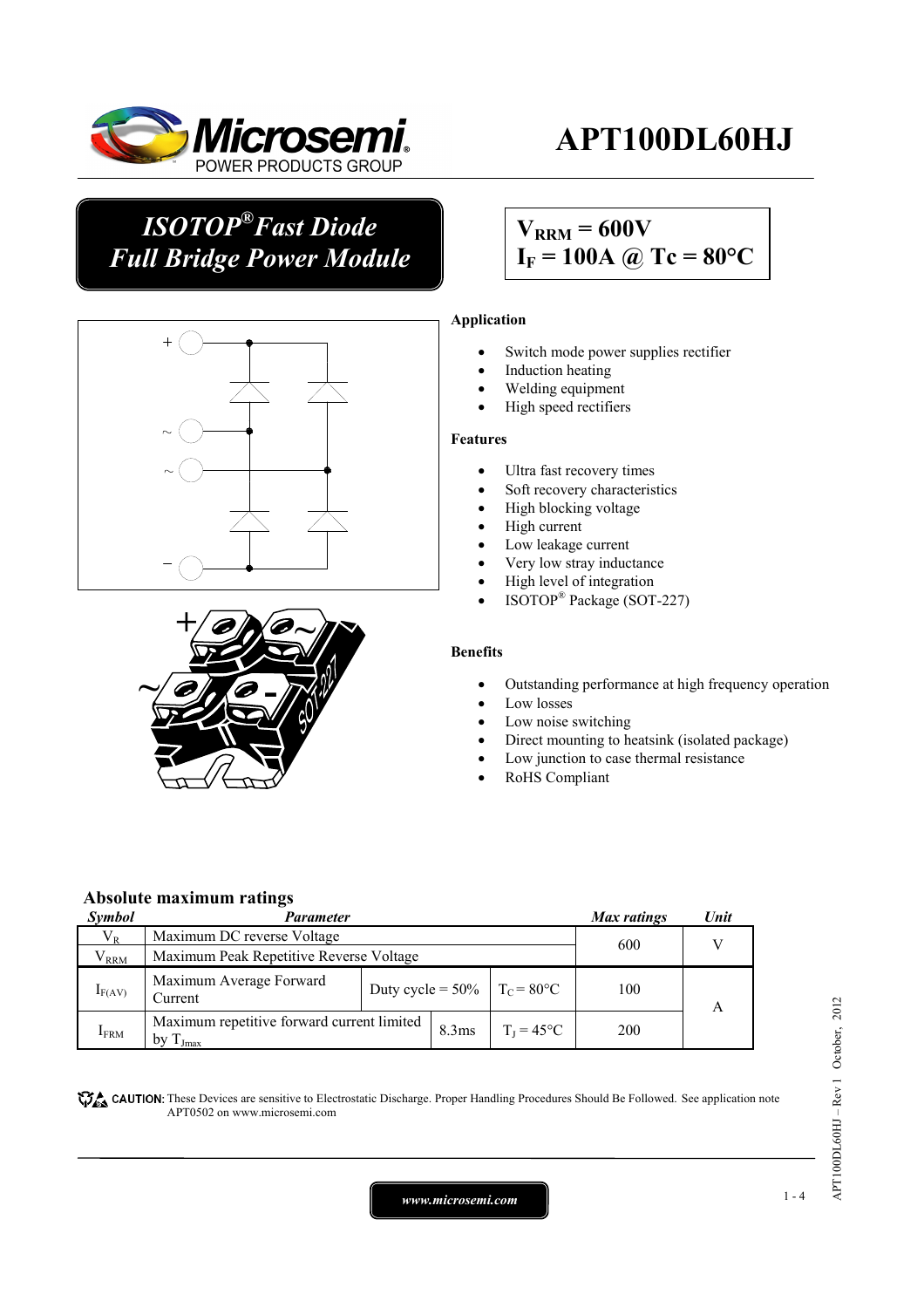

## All ratings  $\omega_{\text{I}} = 25^{\circ}\text{C}$  unless otherwise specified

### **Electrical Characteristics**

| Symbol       | <i><b>Characteristic</b></i>    | <b>Test Conditions</b> | Min                      | Tvp | Max             | Unit |              |
|--------------|---------------------------------|------------------------|--------------------------|-----|-----------------|------|--------------|
| $V_{E}$      | Diode Forward Voltage           | $I_F = 100A$           | $T_i = 25^{\circ}C$      |     | .6 <sub>1</sub> |      | $\mathbf{V}$ |
|              |                                 |                        | $E_i = 150^{\circ}C$     |     |                 |      |              |
| $I_{\rm RM}$ | Maximum Reverse Leakage Current | $V_R = 600V$           | $\Gamma_i = 25^{\circ}C$ |     |                 | 250  |              |
|              |                                 |                        | $E = 150^{\circ}C$       |     |                 | 500  | μA           |

## **Dynamic Characteristics**

| Symbol   | <i><b>Characteristic</b></i> | <b>Test Conditions</b>                                |                     | Min | Typ | <b>Max</b> | Unit    |
|----------|------------------------------|-------------------------------------------------------|---------------------|-----|-----|------------|---------|
| $t_{rr}$ | Reverse Recovery Time        |                                                       | $T_i = 25^{\circ}C$ |     | 125 |            | ns      |
|          |                              | $I_F = 100A$<br>$V_R = 300V$<br>$di/dt = 2000A/\mu s$ | $\Gamma_i = 150$ °C |     | 180 |            |         |
| $Q_{rr}$ | Reverse Recovery Charge      |                                                       | $T_i = 25^{\circ}C$ |     | 4.7 |            | $\mu$ C |
|          |                              |                                                       | $T_i = 150$ °C      |     | 9.9 |            |         |
| $E_{rr}$ | Reverse Recovery Energy      |                                                       | $\Gamma_i = 25$ °C  |     | 1.1 |            |         |
|          |                              |                                                       | $T_i = 150$ °C      |     | 2.4 |            | mJ      |

### **Thermal and package characteristics**

| <i>Symbol</i>  | <i><b>Characteristic</b></i>                                                      | Min   | T vp | <b>Max</b> | Unit               |
|----------------|-----------------------------------------------------------------------------------|-------|------|------------|--------------------|
| $R_{thJC}$     | Junction to Case Thermal resistance                                               |       |      | 0.77       | $\rm ^{\circ}$ C/W |
| $R_{thJA}$     | Junction to Ambient                                                               |       |      | 20         |                    |
| $V_{ISOL}$     | RMS Isolation Voltage, any terminal to case $t = 1$ min, 50/60Hz                  | 2500  |      |            |                    |
| $T_J, T_{STG}$ | Storage Temperature Range                                                         | $-55$ |      | 175        | $\circ$ C          |
| $T_{L}$        | Max Lead Temp for Soldering: 0.063" from case for 10 sec                          |       |      | 300        |                    |
| Torque         | Mounting torque (Mounting $= 8-32$ or 4mm Machine and terminals $= 4$ mm Machine) |       |      |            | N.m                |
| Wt             | Package Weight                                                                    |       | 29.2 |            | g                  |

# **SOT-227 (ISOTOP®) Package Outline**



*www.microsemi.com* 2-4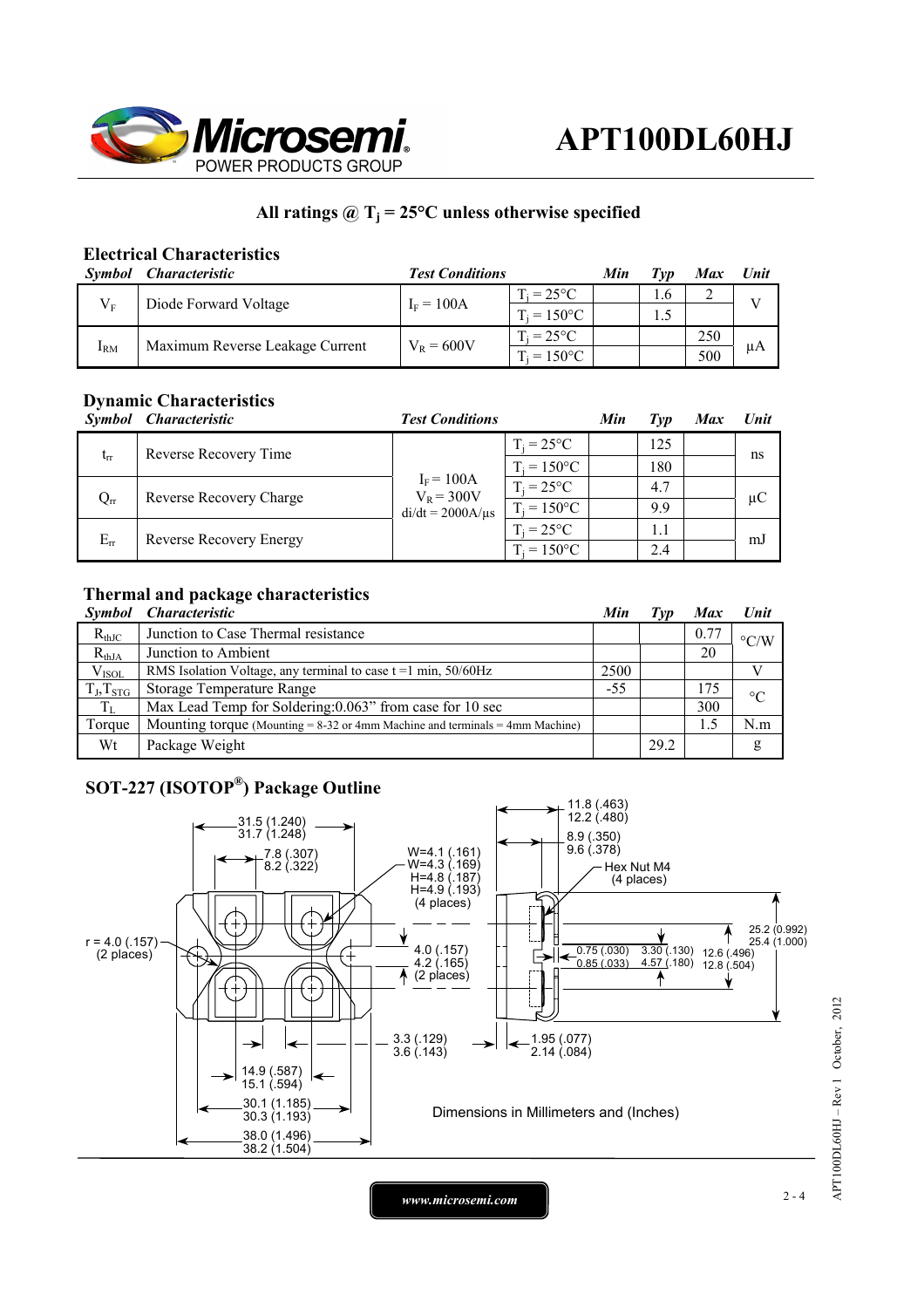

## **Typical Performance Curve**





ISOTOP® is a registered trademark of ST Microelectronics NV

*www.microsemi.com* 3-4